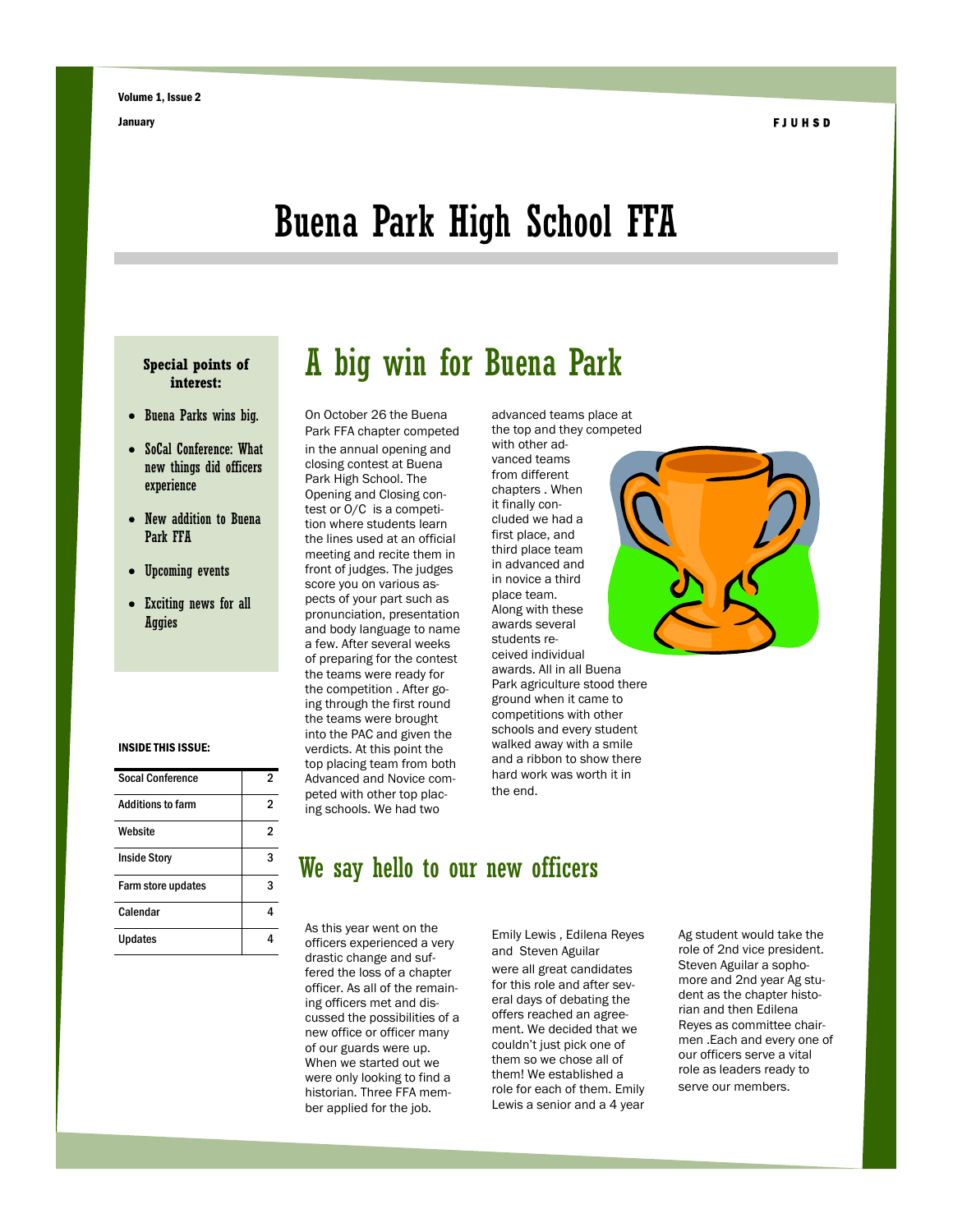### SoCal conference for Officers

against you. We learned not only about ourselves but also how to better the chapter and overall better

In October the Southern Region FFA held a leadership conference at Indio High School and officers from all over came to participate. Not only were there region officers but state officers and our very own National president Levy Randolph as well. Officers were split up according to their positions and sent to different workshops where they participated in different activities to learn how to better serve our members. The messages taught by the region and state officers were lessons we could not only apply to agriculture but to life in general. They taught us to stand up for what you believe in no matter how many people are

New addition to the Farm

Currently one of the classrooms in the ag building has been undergoing construction. We are adding a brand new science lab for student use in biology, vet & earth science to conduct their experiments. This will help open new opportunities for the students to get more hands on with various specimens. The lab will be a full

working lab. Farm construction includes a new full-size greenhouse and new outdoor equipment. If all things go as planned all the construction is planned to be finished by the end of this school year. The will open up new science and horticulture opportunities for our students. We cant wait to see the final result!

**"...all the construction is planned to be finished by the end of the school year"** 



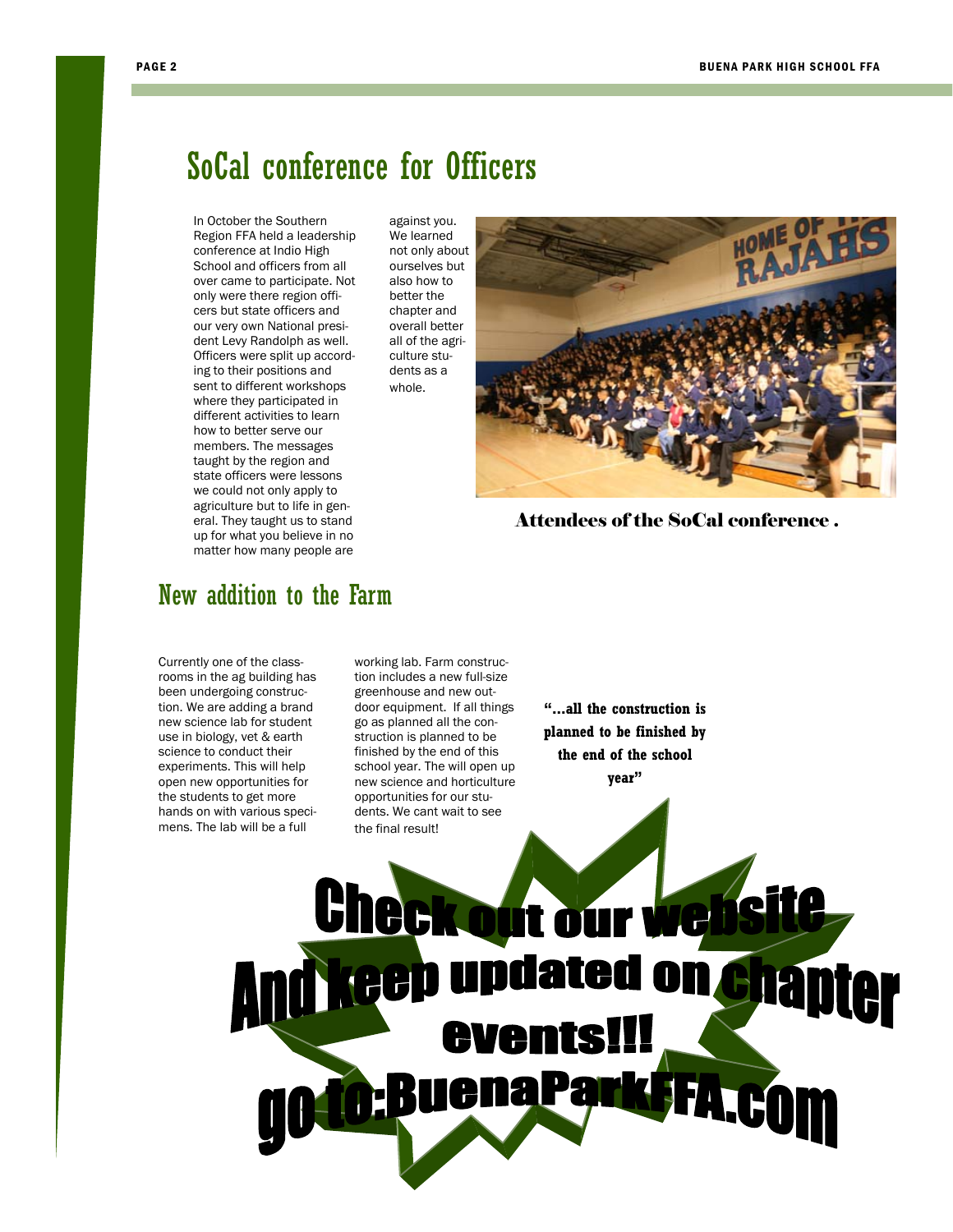

always fresh